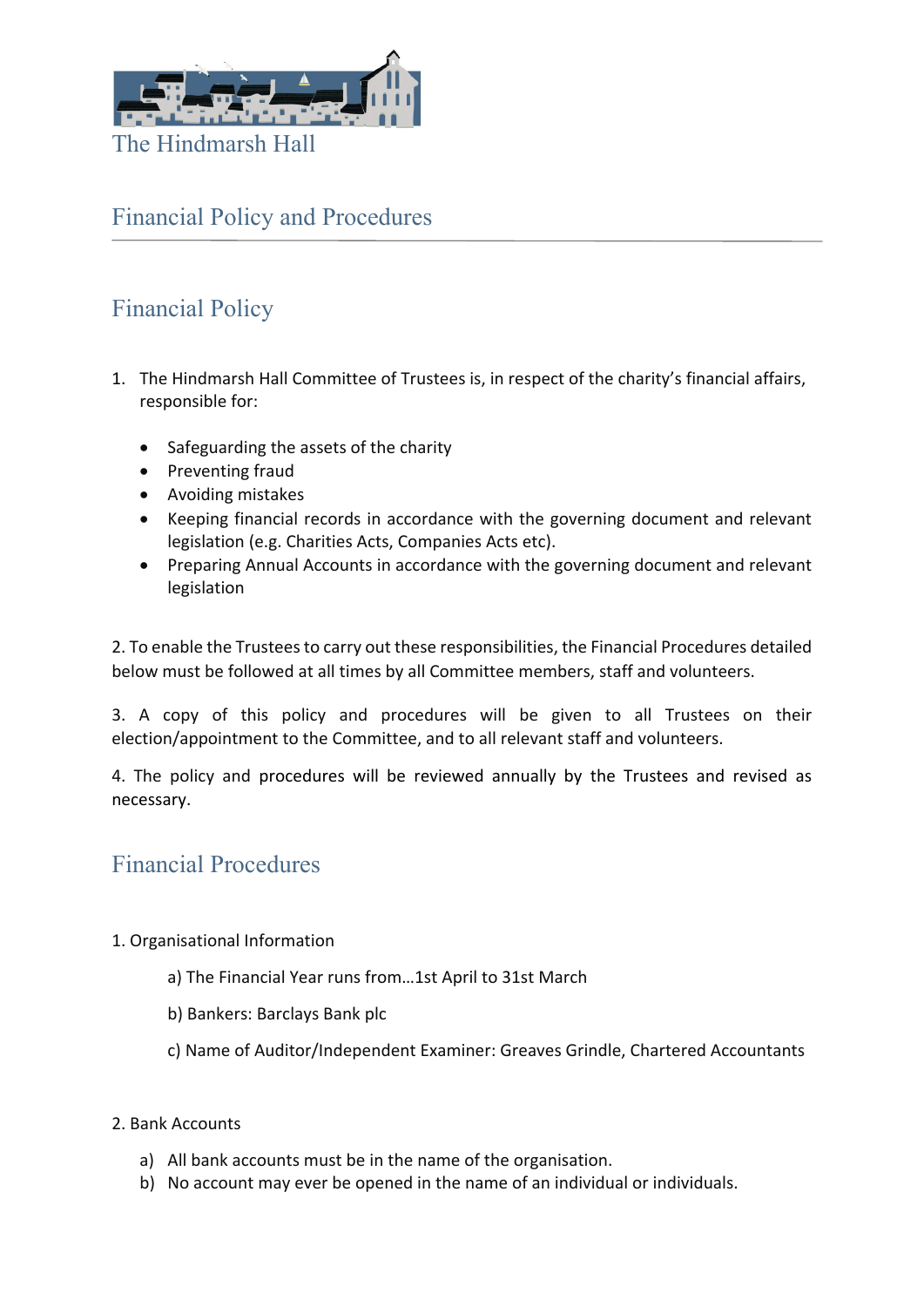- c) New accounts may only be opened by a decision of the Board of Trustees, which must be minuted.
- d) Changes to the bank mandate may only be made by a decision of the Committee of Trustees, which must be minuted.
- e) Two people should be involved in counting cash receipts.
- f) All cheques must be signed by two signatories.
- g) The signatories are responsible for examining the cheque for accuracy and completeness.
- h) All Internet Bank Transfers must be authorised by two signatories.
- i) The Treasurer is responsible for ensuring accuracy and completeness prior to transmission.
- j) The signatories are responsible for examining the payment documentation (purchase invoice etc) prior to signing the cheque or authorising an Internet Transfer.
- k) Blank cheques must never be signed.
- 3. Signatories to the accounts:

i) Name: Mrs JA Woodford Role/Job Title: Treasurer

ii) Name: Name: Mrs H Blythe Role/Job Title: Trustee

iii) Name: Mrs S Wilson Role/Job Title: Bookings Secretary

iv) Name: Dr WF Bourne Role/Job Title: Trustee

#### 4. Annual Budget

An annual budget, setting out the organisation's financial plan for the year, will be prepared so that the Committee of Trustees can approve it before the start of each financial year.

a) The draft budget will be prepared by the following three personnel:

- Chairman
- Coordinator
- **•** Treasurer

#### 5. Financial Reports

- a) A financial report will be prepared for every Board of Trustees meeting.
- b) The monthly financial report will consist of an income and expenditure account plus bank balances.
- c) A Balance Sheet will be included at the end of the financial year.
- d) Each Financial Report will be circulated to all Board of Trustees members and discussed at the following committee meeting.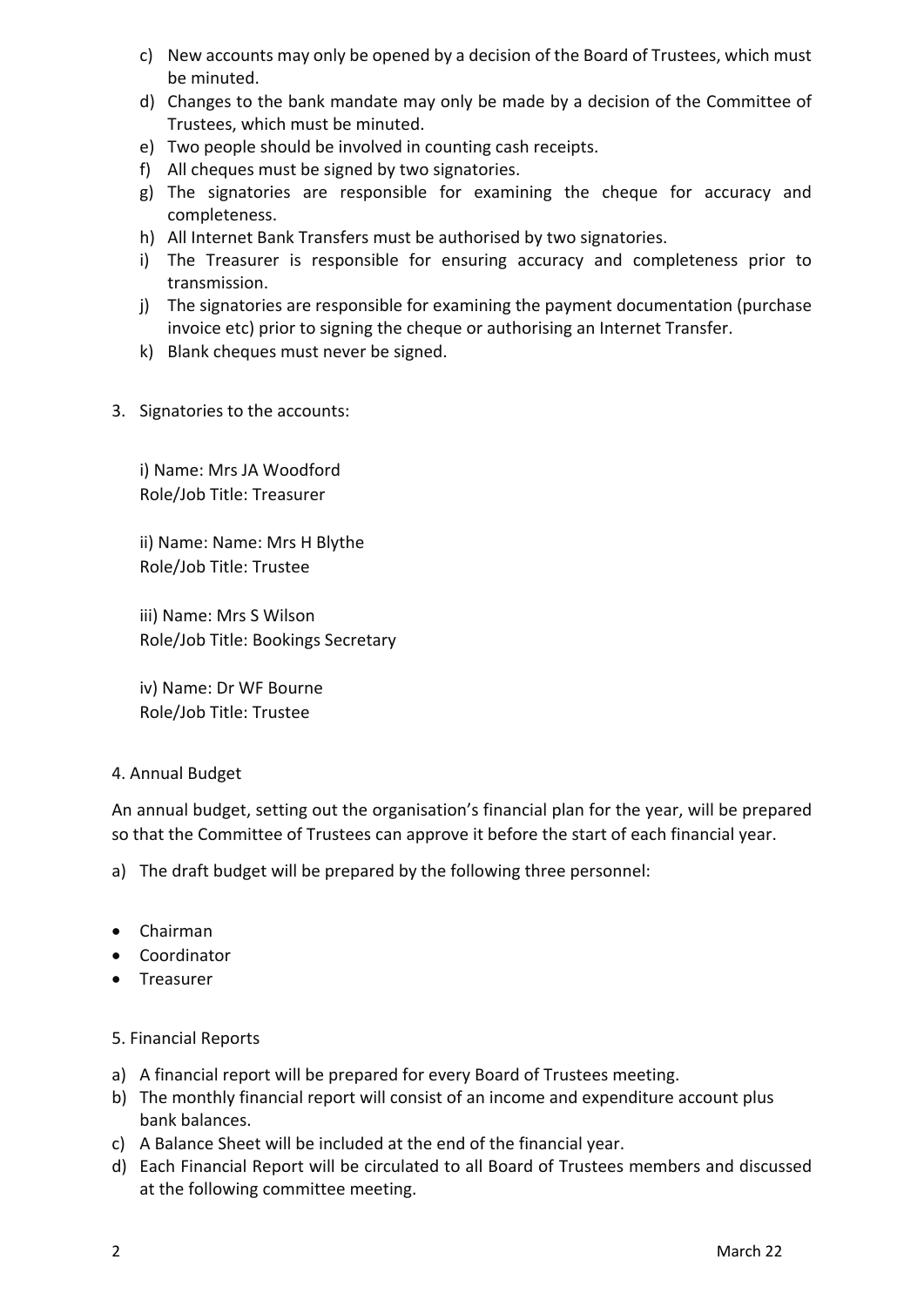- e) The reports will be prepared by the Treasurer
- 6. Accounting and other financial records
- a) The organisation maintains a computerised accounting system which records:
	- Cheques and cash received and banked
	- Cheque payments, Internet Banking Transfers and other amounts paid from the bank accounts
- b) Every transaction will be entered into the appropriate book and will include:
	- The date of the transaction
	- The name of the person money was received from or paid to and the full amount
	- A brief description of why the money was received or paid
	- An analysis of each amount under its relevant budget heading, where applicable
- c) All documents relating to receipts and payments will be filed in the month they are input into the system
- d) A regular backup copy will be taken, saved to CDROM and a copy transferred electronically to the Coordinator.

#### 7. Authorisation and Payment

- a) The Chairman (or Treasurer in their absence) must approve the purchase of any item over £200.
- b) No Board of Trustees or staff member may authorise payment to themselves, their partner or relatives.
- c) Invoices (or other receipts) should be matched and checked before payment is authorised. All goods received must be signed for, if unchecked they must be checked for completeness before payment.
- d) Before cheque or Internet payment is made, it must be authorised in writing. For Internet Bank Transfer the two signatories must sign the Authorisation form.
- e) Once payment has been made the invoice (or other receipt) should be marked "Paid", together with the cheque number and date.
- f) All payments must be entered in the computerised accounting system only after being authorised.
- 8. Payroll (if applicable)
- a) All employees (including sessional and part time employees) must be asked to complete the relevant PAYE form/s before they receive any payment.
- b) All staff changes and changes to terms and conditions of employment must be authorised and minuted by the Board of Trustees.
- c) Payroll and all calculations will be made by The Treasurer.

#### 9. Insurance

a) Appropriate Insurance polices will be maintained to cover: